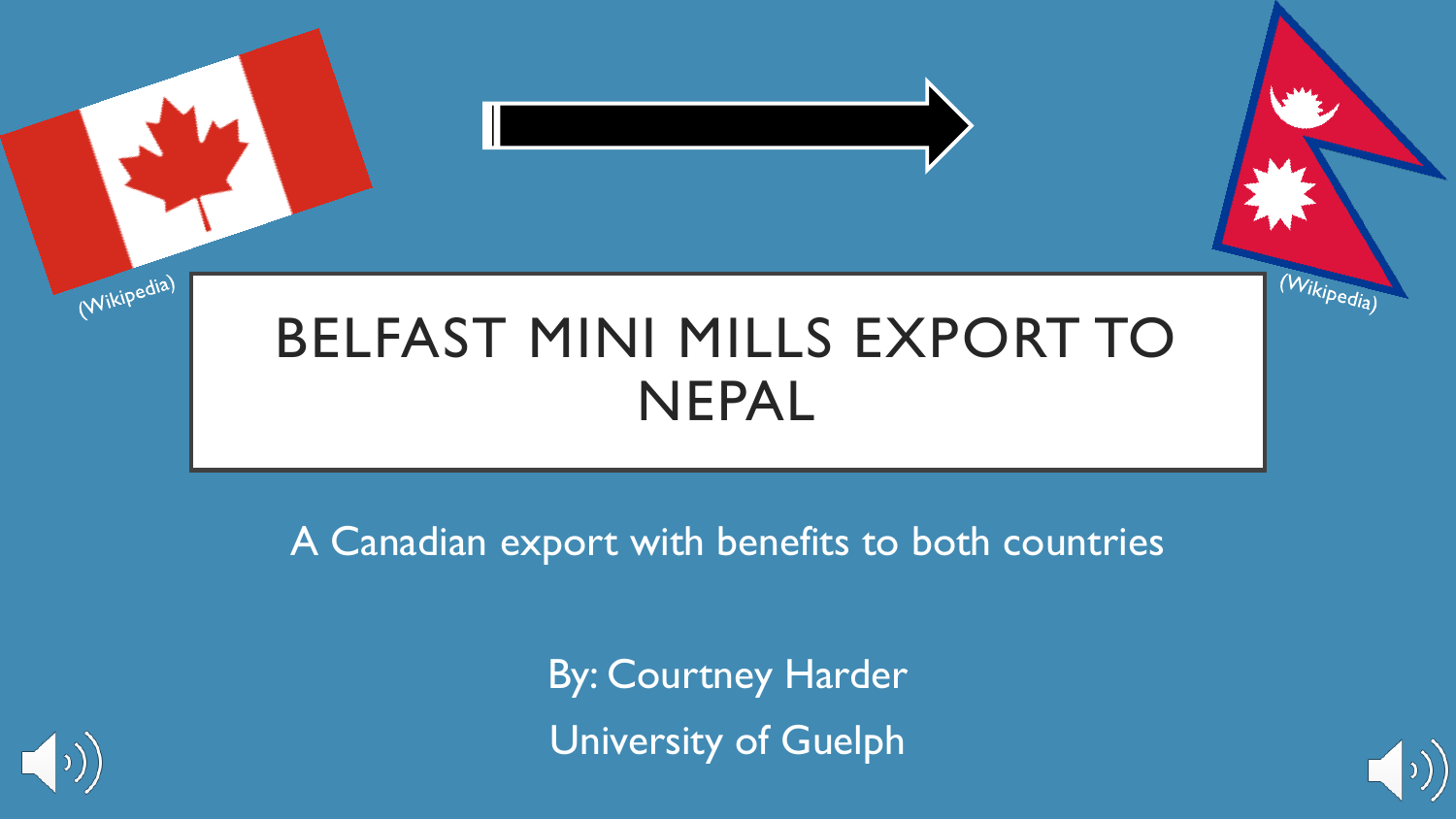





# NEPAL

- Population: 29,033,914 people **\*** Total area: 147,181 Km<sup>2</sup>
- Landlocked and borders China and India
- ❖ 28.8% of the country is Agricultural land
- $$2,500$  **US GDP per capita**
- ❖ 19.4% of GDP from Agriculture
- ❖ 69% of labor is used for Agriculture
- $\div$  **Highest Exporting Commodities are** clothing, pulses, carpets, textiles, juice and jute goods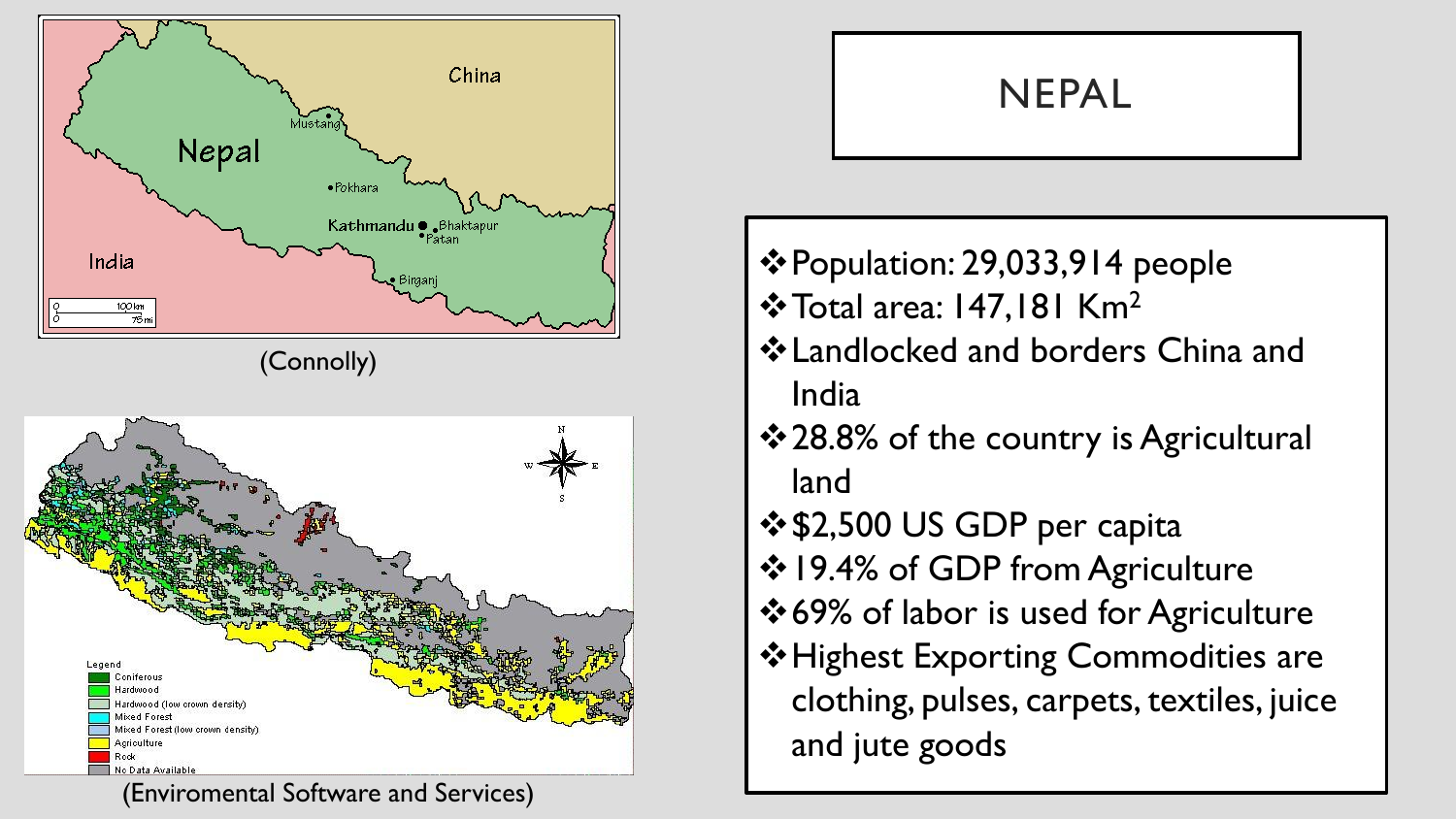![](_page_2_Figure_0.jpeg)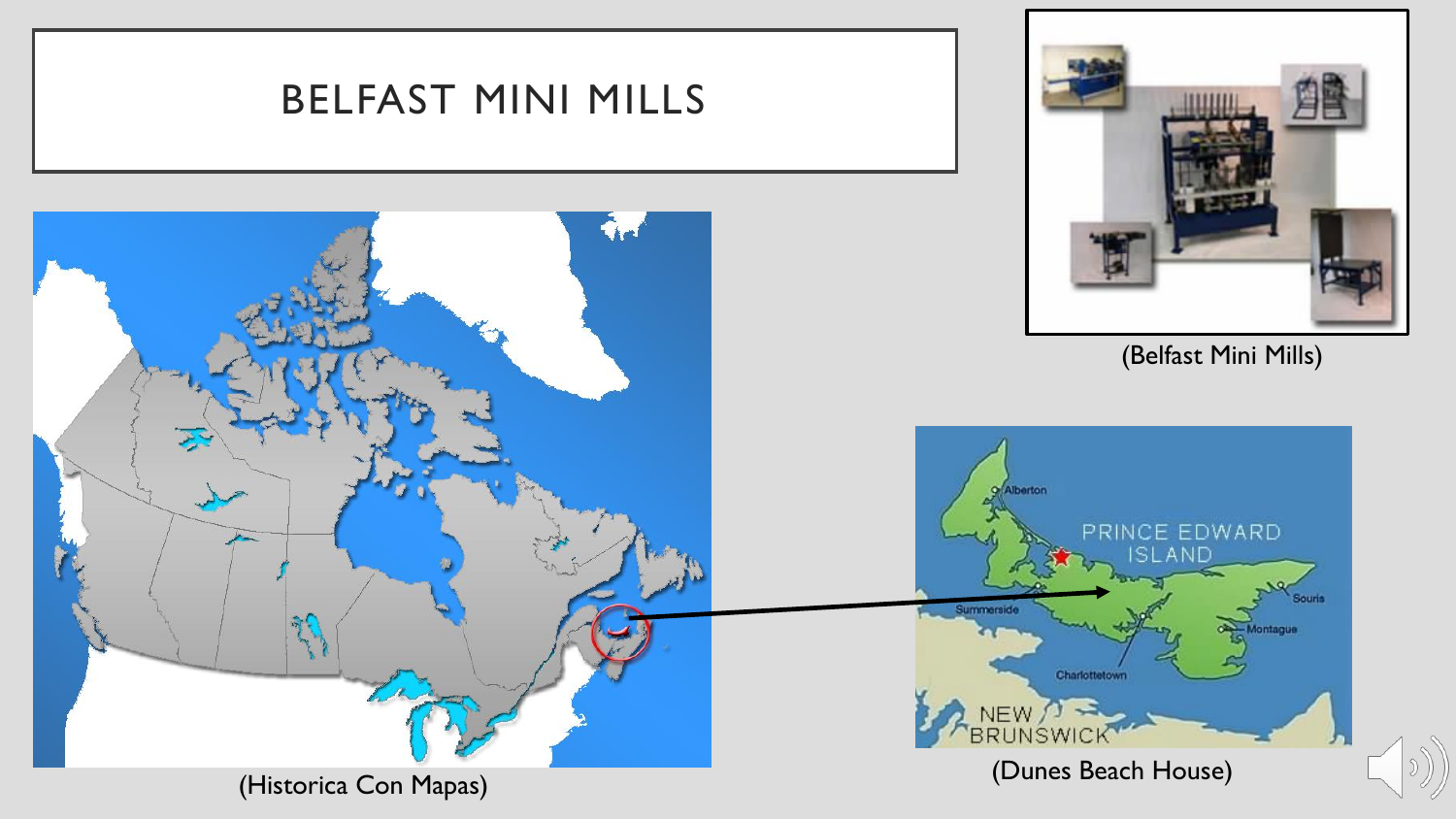## BASIC BELFAST MILL SETUP

![](_page_3_Picture_1.jpeg)

![](_page_3_Picture_2.jpeg)

(Belfast Mini Mills)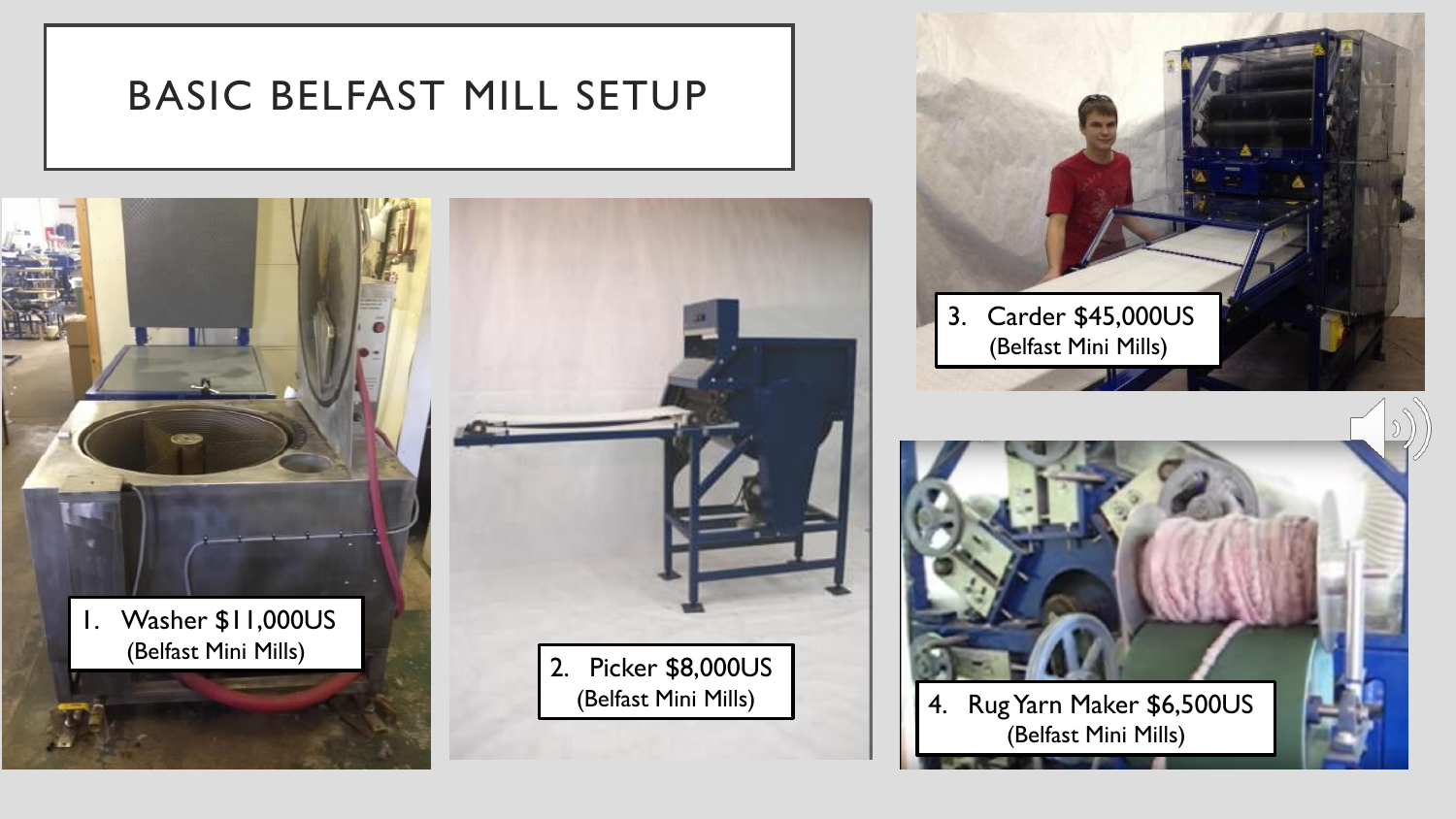![](_page_4_Picture_0.jpeg)

# WOOL SOURCES

![](_page_4_Picture_2.jpeg)

![](_page_4_Picture_3.jpeg)

![](_page_4_Picture_4.jpeg)

![](_page_4_Picture_5.jpeg)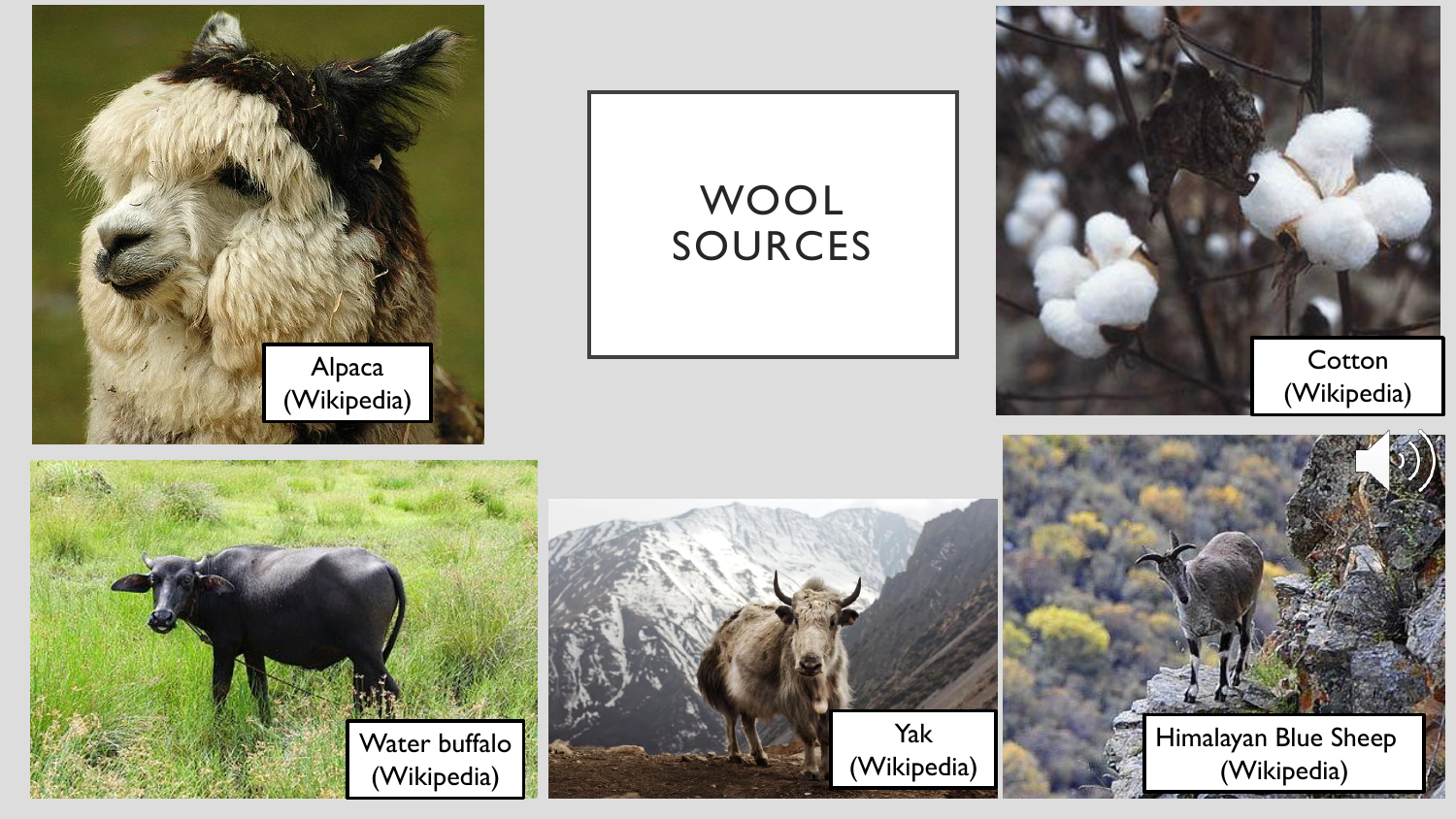# BENEFITS TO CANADA

- Increase in Canadian jobs with good pay
	- Wages range from Minimum wage to 28\$ an hour
	- Employs bilingual staff and those with or without previous training, as they also train on the job
- Uses materials made in North America
	- 25% from Canada
	- 75% from the United States
- With expansion into the Asian market there could be expansion globally of a Canadian company
	- Provides economic benefits to the government and Canada
- Marketing and distribution can be organized in Canada

![](_page_5_Picture_10.jpeg)

![](_page_5_Picture_11.jpeg)

(Wikipedia)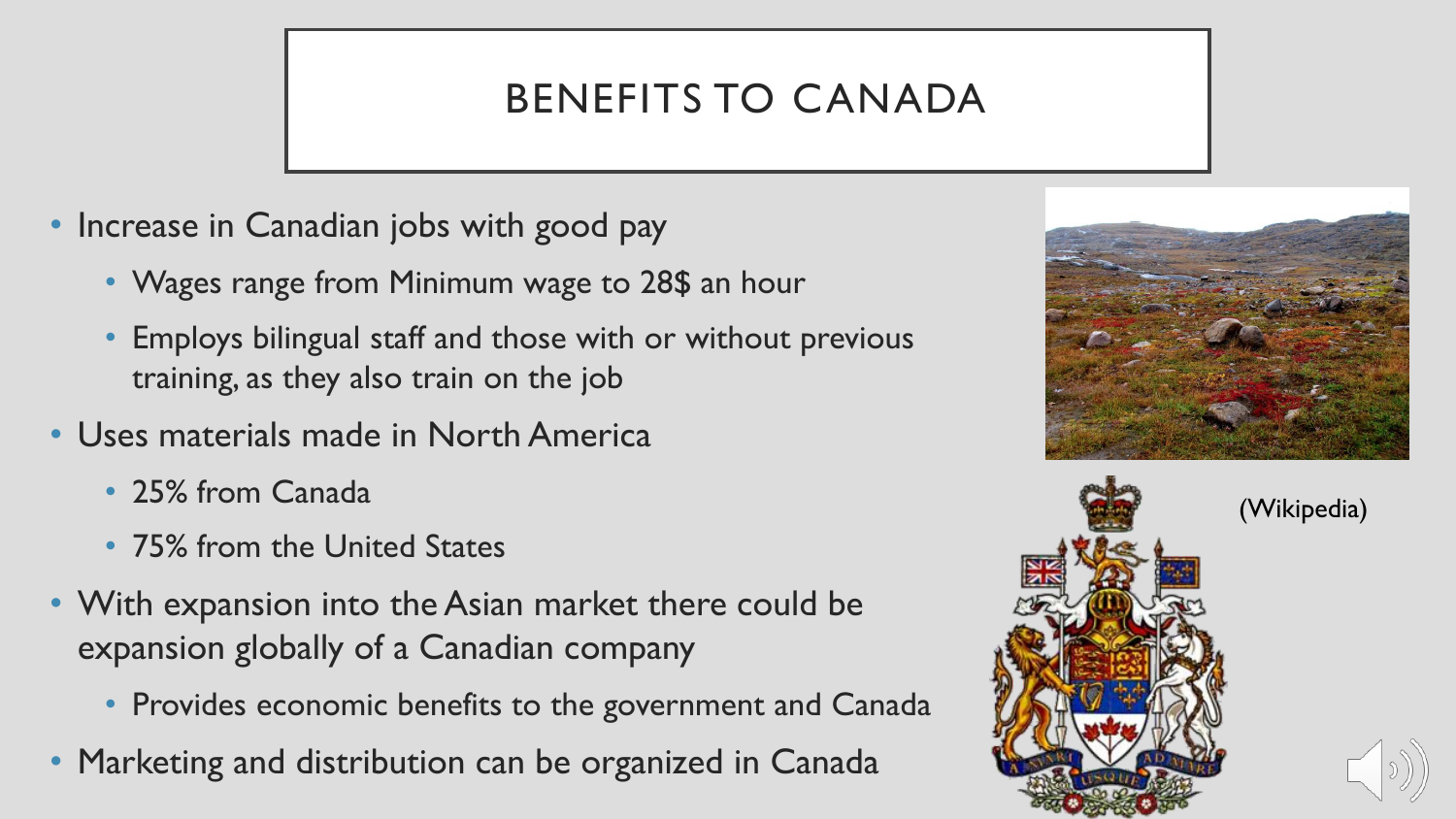## BENEFITS TO NEPAL

- Provides an alternative source of income to animals that have other jobs
- Jobs would be created for women and children to operate the machinery
- The high quality of the fibers can raise the demand of their already successful export
	- To raise the GDP per capita
- The profit from the textiles can be used to enhance trade, agricultural practices and their quality of life
	- The extra profit can reduce the amount of poverty in **Nepal**

![](_page_6_Picture_7.jpeg)

(Wikipedia)

![](_page_6_Picture_9.jpeg)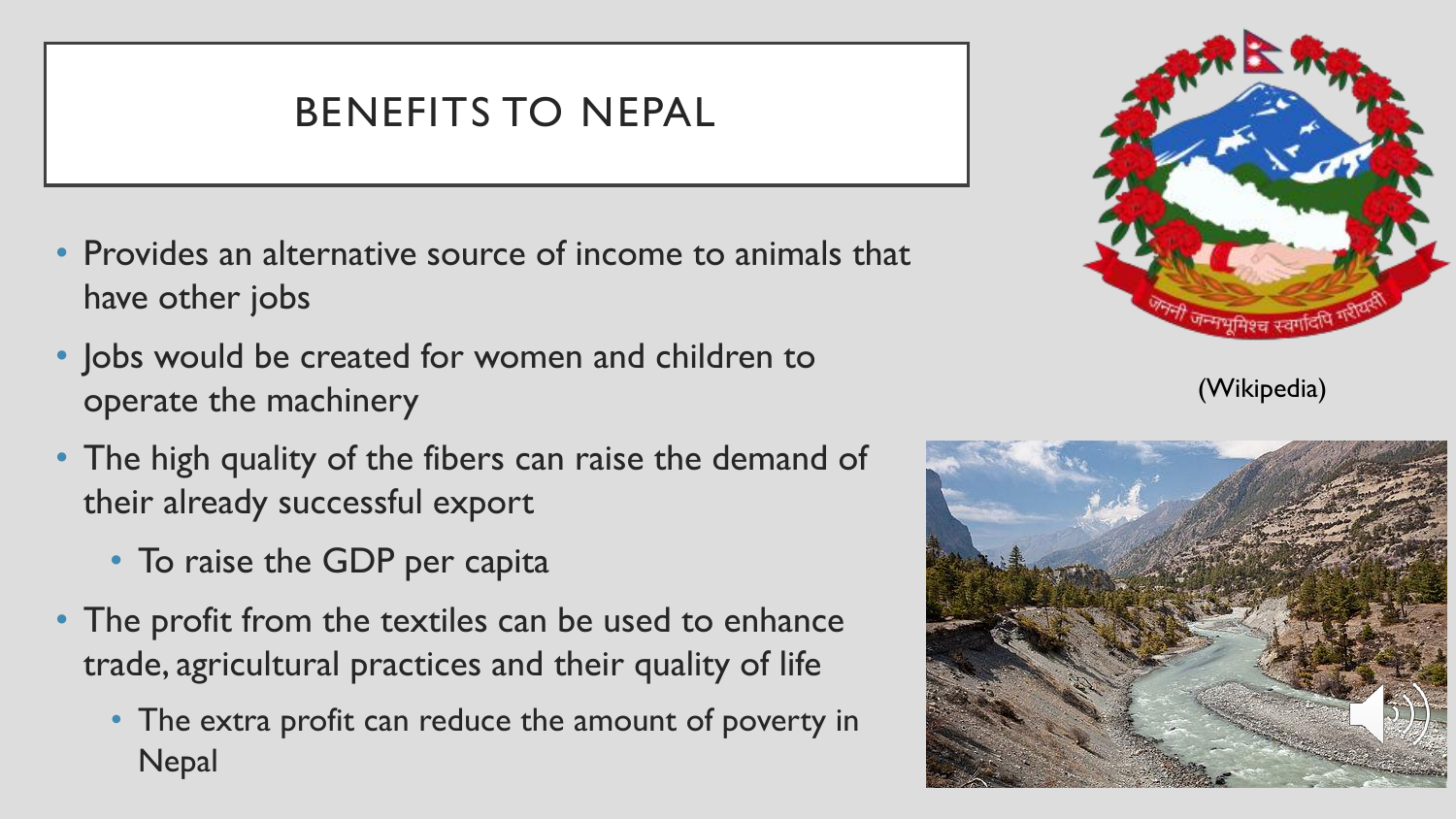# References

Belfast Mini Mills. (2009). [Digital Image] Retrieved November 5, 2016, from http://minimills.net/ Belfast Mini Mills. (2009). Retrieved November 6, 2016, from http://minimills.net/ Central Intelligence Agency. (2016, July). The World Factbook: South Asia, Nepal. Retrieved November 4, 2016, from https://www.cia.gov/library/publications/the-world-factbook/geos/np.html Connolly, S. (2001). Nepal Map [Digital image]. Retrieved November 5, 2016, from http://www.gonewalkabout.com/tears/lt\_map\_nepal.htm Dunes Beach House. (n.d.). PEI Map [Digital image]. Retrieved November 6, 2016, from http://www.dunesbeachhouse.com/location.htm Environmental Software and Services. (n.d.). *Np85* [Map]. Retrieved November 5, 2016, from http://www.ess.co.at/GAIA/CASES/TAI/JPG/Np85.jpg La historica con mapas. (n.d.). PEI Canada Map [Digital image]. Retrieved November 6, 2016, from http://www.lahistoriaconmapas.com/atlas/canada-maps/pei-canada-map.htm R. (2016, October 17). Cost to set up a Mini Mill globally [E-mail to the author]. Wikipedia. (n.d.). Alpaca [Digital image]. Retrieved November 5, 2016, from https://en.wikipedia.org/wiki/Alpaca Wikipedia. (n.d.). Bharal [Digital image]. Retrieved November 5, 2016, from https://en.wikipedia.org/wiki/Bharal